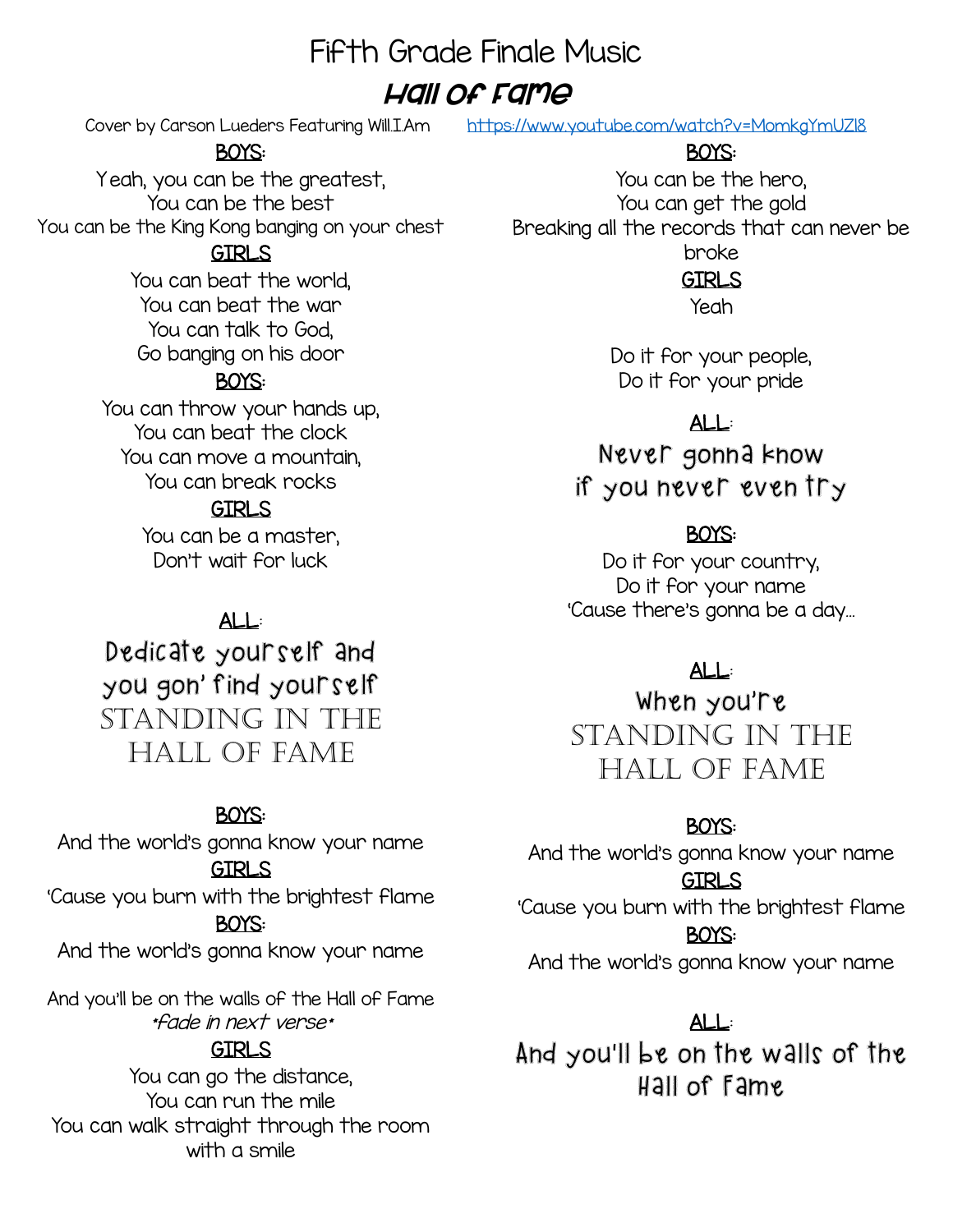GIRLS Be a champion BOYS: Be a champion GIRLS Be a champion BOYS: Be a champion GIRLS Be students, Be teachers Be politicians, Be preachers BOYS: Yeah Be believers, Be leaders Be astronauts, Be champions GIRLS Be students, Be teachers

Be truth seekers

Be politicians, Be preachers

### BOYS:

Yeah

Be believers, Be leaders Be astronauts, Be champions \*fade in next verse\*

## ALL:

Standing in the Hall of Fame

### BOYS:

And the world's gonna know MY name GIRLS 'Cause I burn with the brightest flame BOYS: And the world's gonna know MY name

ALL: And I 'll be on the walls of the Hall of Fame

BOYS:

I can be the greatest,

GIRLS I can be the best

ALL:

I can be the King Kong banging on MY chest

#### BOYS:

I can beat the world,

GIRLS I can beat the war

ALL: I can talk to God, Go banging on his door

> BOYS: I can throw MY hands up,

GIRLS I can beat the clock

BOYS:

I can move a mountain,

GIRLS I can break rocks

BOYS: I can be a master,

GIRLS Don't wait for luck

ALL: Dedicate MYself and I'M gon' find Myself STANDING IN THE Hall of Fame